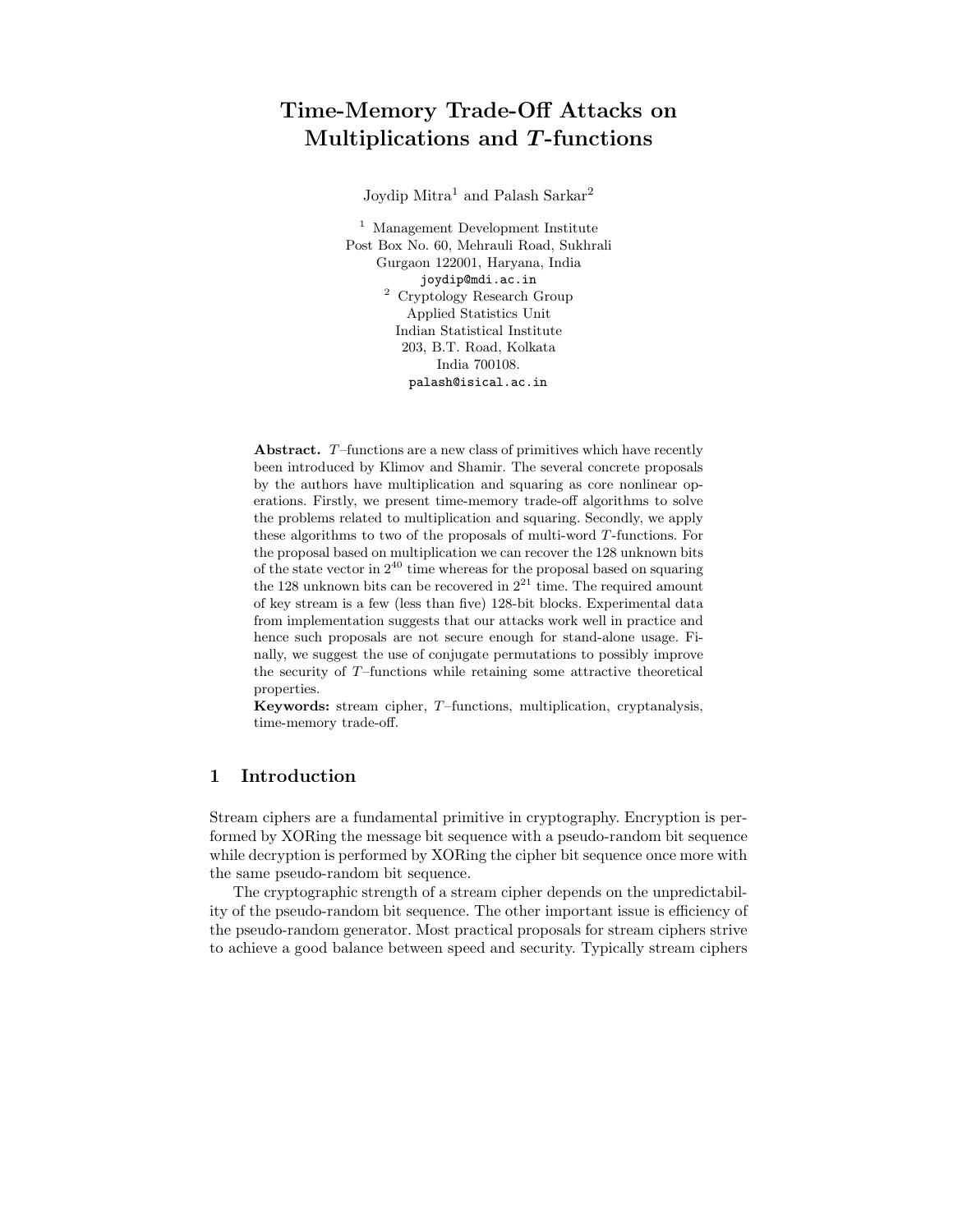are built out of linear feedback shift registers, nonlinear Boolean functions and S-boxes. See [4] for various models of stream ciphers.

Recently Klimov and Shamir [1–3] have proposed a new class of primitives for design of stream ciphers. They call their primitive  $T$ -functions and have developed a nice theory for analysing T–functions. From an efficiency point of view, T–functions are extremely attractive, since they can be built using fast and easily available operations on most processors. From a security point of view, there are many nice features including the single cycle property of the underlying permutation.

Klimov and Shamir [3] have also introduced multi-word  $T$ –functions and have extended their theory to cover such functions. In [3], they present several concrete constructions of multi-word T–functions. A key constituent of their proposals is multiplication modulo  $2^{64}$ .

OUR CONTRIBUTIONS: In the first part of the paper, we study the following problem related to multiplication. Suppose  $x, y$  and  $z$  are *n*-bit integers satisfying xy mod  $2^n = z$ . Further, suppose the m most significant bits of x, y and z are known. The problem is to compute all possible combinations of the  $(n-m)$  least significant bits of  $x$  and  $y$  such that the multiplication holds.

We present a time-memory trade-off algorithm to solve this problem and make a detailed study of the effectiveness of the algorithm under different scenarios. We also study the related problem of squaring, i.e., when  $x = y$ . It turns out that the algorithm for multiplication is not efficient for squaring and hence we develop a separate algorithm to solve this problem. Apart from the application to T–functions, our algorithm can possibly be used for analysing other ciphers based on multiplication.

The second part of the paper consists of analysing the security of two concrete proposals of multi-word  $T$ –functions from [3]. The first proposal involves multiplication and the T-function operates on a state vector consisting of four 64-bit words. The pseudo-random bit sequence obtained from the state vector consists of the 32 most significant bits of each of the four 64-bit words. Thus the state vector has 128 unknown bits. We perform a detailed analysis of this T-function. The major step in the analysis consists of an application of (a modification) of the algorithm to solve multiplication as mentioned above. The final result that we obtain is that the 128 unknown bits can be computed in  $2^{40}$ time which makes this proposal unsafe for stand-alone use as a pseudo-random generator.

The second proposal that we consider also operates on a state vector of four 64-bit words and produces 128 bits as before. The difference is that this proposal involves squaring instead of multiplication. Consequently, our analysis of this proposal involves the algorithm to solve squaring. In this case, we obtain an algorithm that determines the  $128$  unknown bits in  $2^{21}$  time. Hence this proposal is much more insecure than the one based on multiplication.

The required amount of known pseudo-random key stream for both the above attacks is only a few (less than five) 128-bit consecutive key stream blocks. In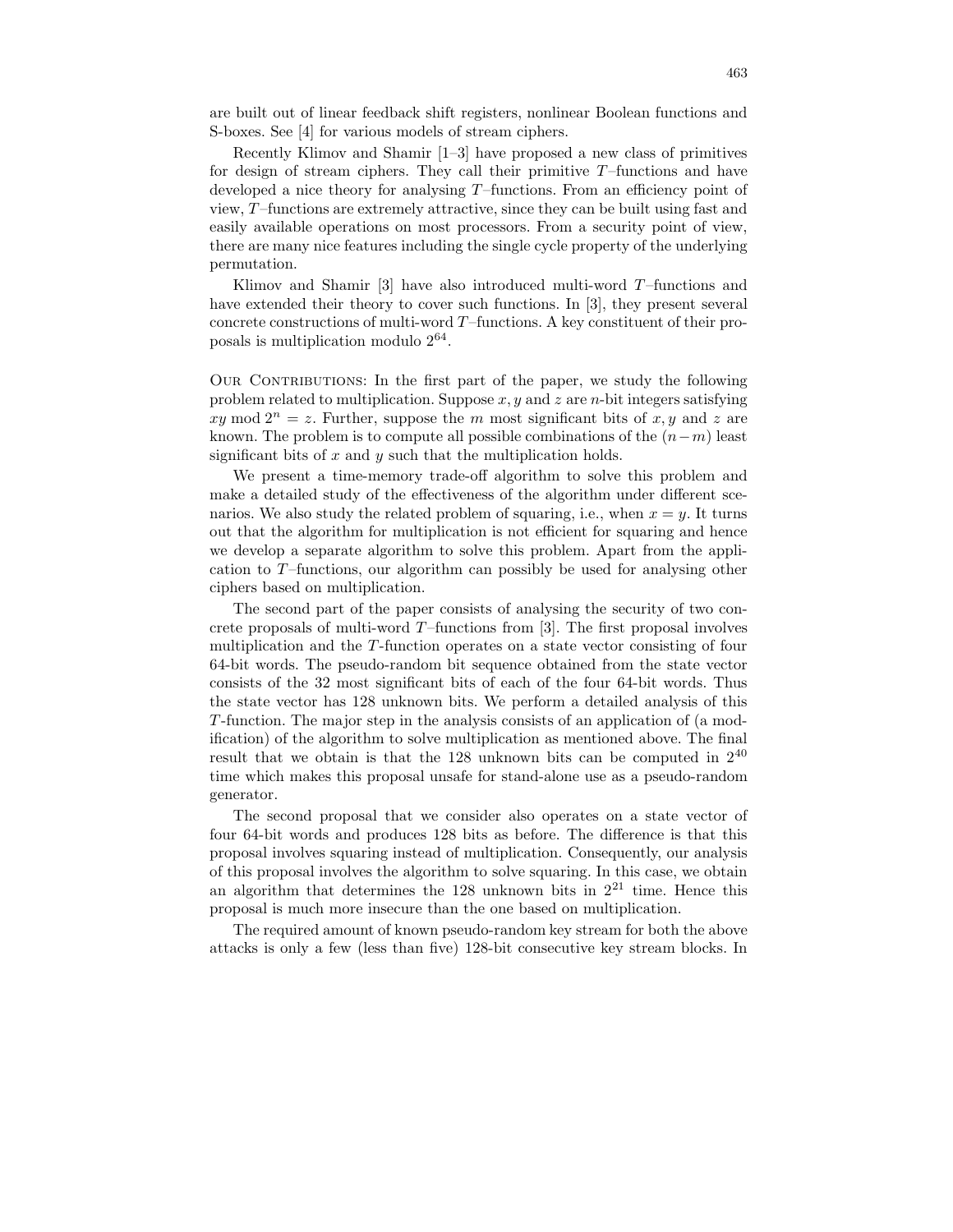most cases, we expect the attack to work with only three 128-bit consecutive key stream blocks. This shows that these two proposals, and probably other similar proposals, are not secure enough for stand-alone usage.

One possibility for improving the security is to extract less number of bits from each state vector. We consider this possibility for the multiplication based T–function mentioned above, where only 16 most significant bits of each 64 bit word of the state vector is produced as output. Thus a total of 64 bits are produced from each state vector and 192 bits are unknown. Our attack also applies to this situation and the  $192$  unknown bits can be obtained in  $2^{112}$  time. Though infeasible in practice, this constitutes a theoretical attack on the system.

We have implemented the algorithm to solve multiplication and our estimate of the expected run-time is supported by experimental data. We have also implemented the attack on a scaled down version of the multiplication based T–function. Instead of a state vector consisting of four 64-bit words we have worked with four 32-bit words. In this case, we can actually recover the 64 unknown bits of the state vector. This shows that our attack works quite well in practice. We have also implemented the algorithm to solve the squaring problem and the corresponding attack on the 64-bit version of the squaring based T-function proposal. Experiments show that the attack performs as predicted by the theoretical analysis.

Finally, we suggest a method based on conjugate permutations to possibly improve the security of T-functions while maintaining some desirable features such as the single cycle property.

# 2 Multiplication

We consider the following problem. Suppose two *n*-bit integers  $x$  and  $y$  are multiplied modulo  $2^n$  to obtain an *n*-bit integer z. The *m* most significant bits (MSBs) of  $x, y$  and  $z$  are known and we have to find all possible solutions for the  $(n - m)$  least significant bits (LSBs) of x and y such that xy mod  $2^n = z$ . This problem can be stated more precisely as follows: Problem : Mult

Input : Three integers  $x^{(1)}$ ,  $y^{(1)}$  and  $z^{(1)}$  such that,  $0 \le x^{(1)}$ ,  $y^{(1)}$ ,  $z^{(1)} < 2^m$ . Task : Find all pairs of integers  $(x^{(0)}, y^{(0)})$  such that,  $0 \leq x^{(0)}, y^{(0)} < 2^{n-m}$ ,  $x = 2^{n-m}x^{(1)} + x^{(0)}, y = 2^{n-m}y^{(1)} + y^{(0)}$  and

$$
\left\lfloor \frac{xy \bmod 2^n}{2^{n-m}} \right\rfloor = \left\lfloor \frac{xy}{2^{n-m}} \right\rfloor \bmod 2^m = z^{(1)}.
$$
 (1)

Note that the operation  $x \mod 2^t$  returns the t LSBs of  $x$  and the operation  $\lfloor x/2^t \rfloor$  returns  $x \gg t$ , i.e. the binary representation of x right shifted t times. The number of unknown bits in the pair  $(x^{(0)}, y^{(0)})$  is  $2(n-m)$  and the m known bits on the right hand side of  $(1)$  imposes m restrictions on these unknowns. Hence, on an average, one should expect  $2^{2(n-m)-m} = 2^{2n-3m}$  distinct pairs of  $(x^{(0)}, y^{(0)})$  to be solutions to Mult. See Section 5 for an emperical justification of this statement.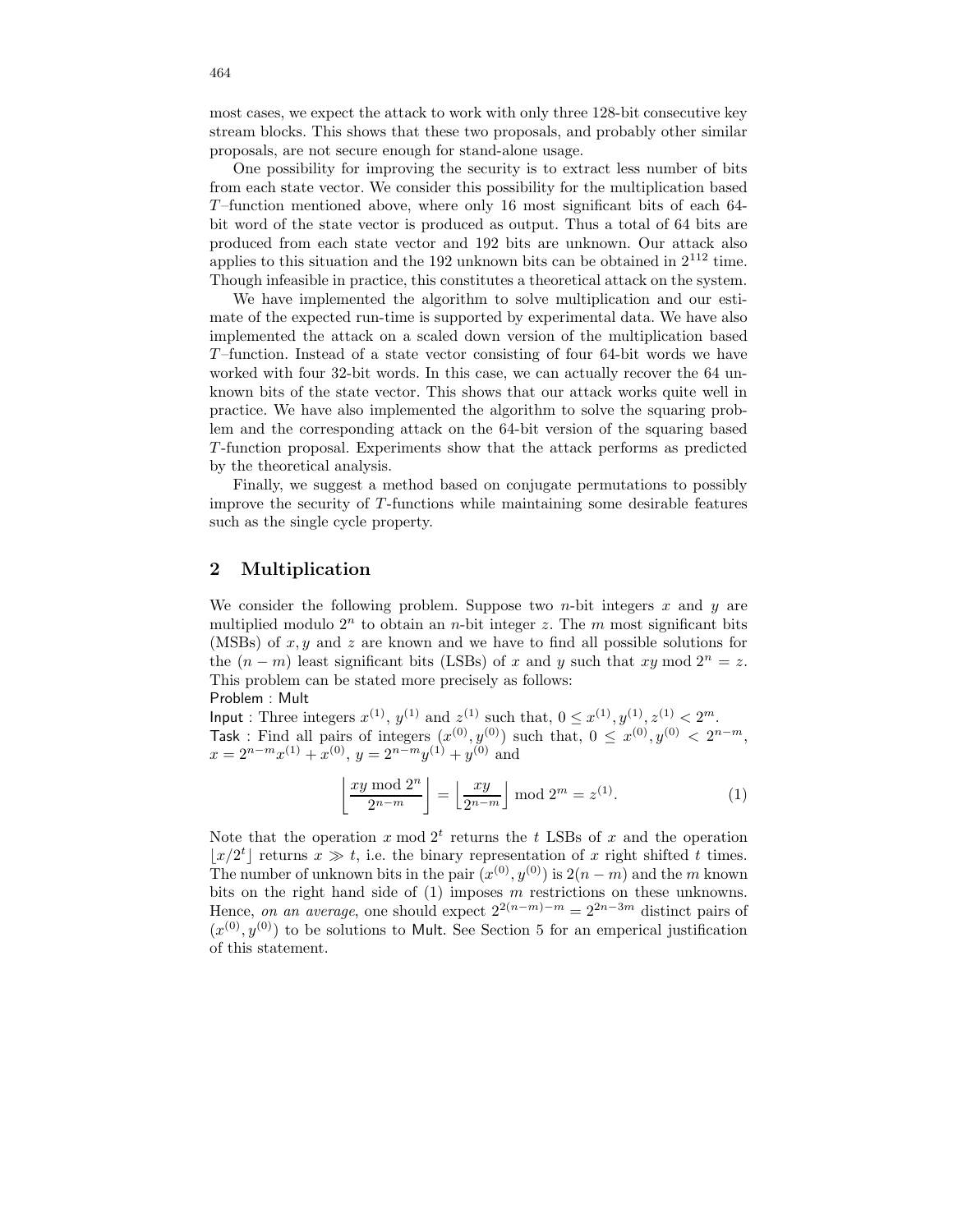We first consider the naive approaches to solve Mult. There are  $(2n - 2m)$ unknown bits and one approach is to try all possible combinations of these unknown bits. This approach requires  $2^{2n-2m}$  time. The second naive approach using an offline table computation can be described as follows. For each possible pair of *n*-bit integers  $(x, y)$  compute the product  $z = xy \mod 2^n$ . Store in  $\textsf{Tab}[x^{(1)}, y^{(1)}, z^{(1)}]$  the set of all pairs  $(x^{(0)}, y^{(0)})$  which are solutions to Mult for the instance  $x^{(1)}, y^{(1)}, z^{(1)}$ . This table takes  $2^{2n}$  time to prepare and store. The preparation of the table can be done offline. Given a particular instance  $x^{(1)}, y^{(1)}, z^{(1)}$  of Mult the solutions can be directly obtained from the entries of the row  $\textsf{Tab}[x^{(1)}, y^{(1)}, z^{(1)}]$ . Since, on an average, there are  $2^{2n-3m}$  solutions, at least this amount of online time will be required in producing the solutions.

Thus the online time will be at least  $2^{2n-3m}$  (requiring  $2^{2n}$  precomputation time and a table of size  $2^{2n}$ ) and at most  $2^{2n-2m}$  (using exhaustive online search but without using any look-up table). We describe solutions to Mult whose online time complexity is between the two extreme values and which uses a table of moderate size. Thus our algorithms can be considered to be time-memory tradeoff algorithms.

To improve readability, we will use the same notation for an integer and its binary representation. Also the length of a binary string will be denoted by |.|. Thus a binary string x of length  $|x| = k$  denotes an integer  $x \in \{0, \ldots, 2^k - 1\}.$ For two binary strings  $x_1$  and  $x_2$ , by  $(x_2, x_1)$  we denote the binary string x obtained by concatenating  $x_2$  and  $x_1$ . Using the integer representation of  $x_1, x_2$ and x we have  $x = 2^{|x_1|}x_2 + x_1$ .

Using this notation, we write  $x = x^{(1)}2^{n-m} + x^{(0)}$ ,  $y = y^{(1)}2^{n-m} + y^{(0)}$  and  $z = z^{(1)}2^{n-m} + z^{(0)}$ , where  $|x| = |y| = |z| = n$ ,  $|x^{(1)}| = |y^{(1)}| = |z^{(1)}| = m$  and  $|x^{(0)}| = |y^{(0)}| = |z^{(0)}| = n - m$ . We now introduce parameters  $n_0, n_1$  and  $n_2$ defined by the following equations.

$$
x = X^{(2)}2^{n_1+n_0} + X^{(1)}2^{n_0} + X^{(0)}
$$
  
\n
$$
y = Y^{(1)}2^{n_1} + Y^{(0)}
$$
  
\n
$$
z = Z^{(1)}2^{n_1+n_0} + Z^{(0)}
$$
\n(2)

where  $|X^{(2)}| = n_2$ ,  $|X^{(1)}| = n_1$ ,  $|X^{(0)}| = n_0$ ,  $|Y^{(1)}| = n - n_1$ ,  $|Y^{(0)}| = n_1$ ,  $|Z^{(1)}| = n_2$  and  $|Z^{(0)}| = n_1 + n_0$ . We require these parameters to satisfy certain conditions. These conditions are given below.

- 1.  $n_0 + n_1 + n_2 = n$ : This is required since  $x, y$  and  $z$  are *n*-bit integers.
- 2.  $n_0 \leq n m$  : This ensures that  $X^{(0)}$  is a suffix of  $x^{(0)}$ .
- 3.  $n_2 \leq m$  : This ensures that  $X^{(2)}$  is a prefix of  $x^{(1)}$ .
- 4.  $n_1 \leq n-m$  : This ensures that  $Y^{(0)}$  is a suffix of  $y^{(0)}$ .
- 5.  $n_1 \leq n_2$  : This ensures that the expected number of entries in each row of  $\text{Tab}[\ ]$  (see later) is one. The case  $n_1 > n_2$ is also feasible but does not provide better results. 6.  $n_2 + n_1 > m$  : The case  $n_2 + n_1 \leq m$  is also feasible, but does not provide better results and hence we do not consider it.

We now define binary strings  $U^{(1)}$ ,  $U^{(2)}$  and  $V^{(1)}$  in the following manner. The strings  $U^{(1)}$  and  $U^{(2)}$  are such that  $x^{(0)} = (U^{(1)}, X^{(0)})$  and  $X^{(1)} = (U^{(2)}, U^{(1)}),$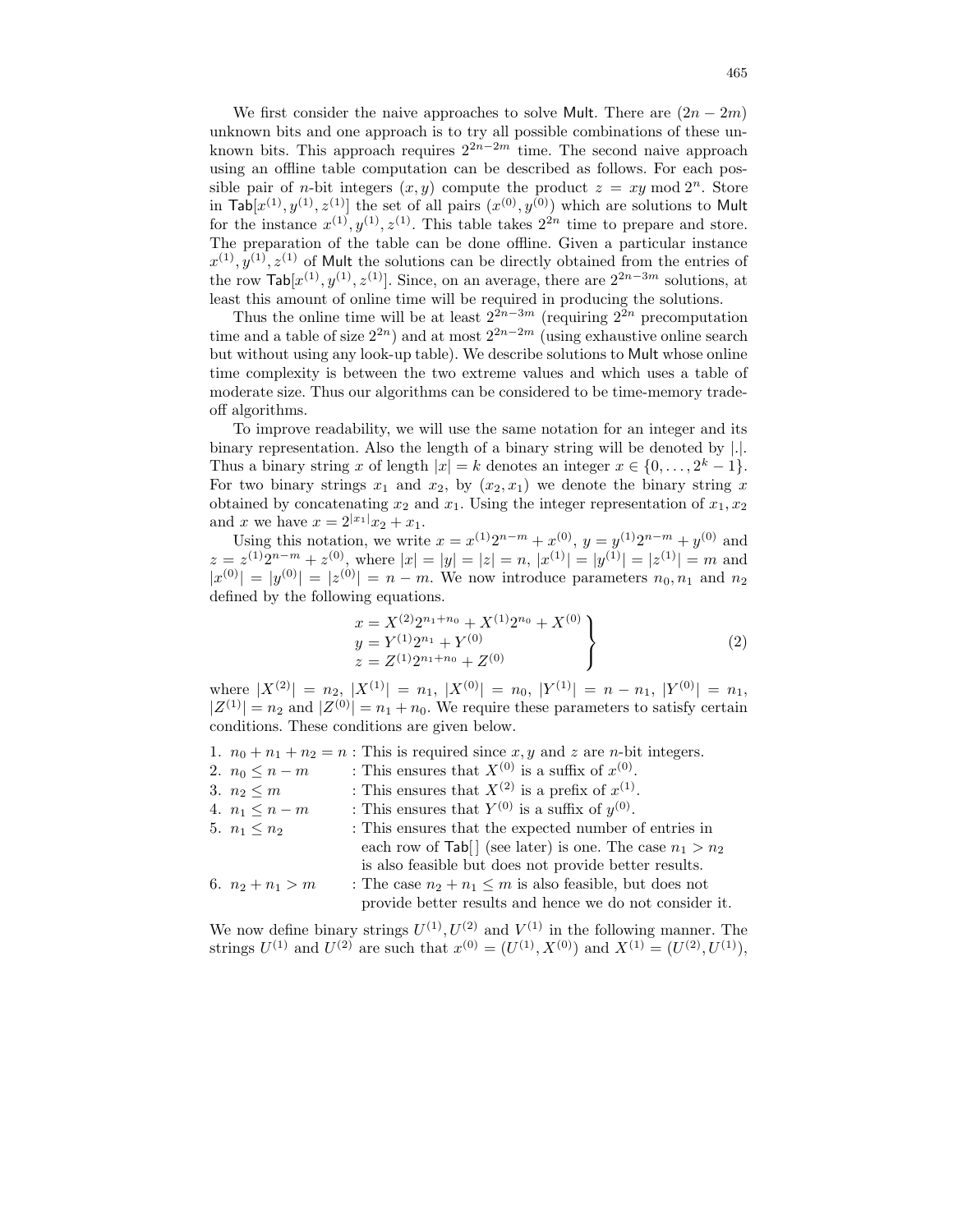where  $|U^{(1)}| = n - n - n_0$ ,  $|U^{(2)}| = m - n_2$ . Then  $x^{(1)} = (X^{(2)}, U^{(2)})$ . The string  $V^{(1)}$  is such that  $y^{(0)} = (V^{(1)}, Y^{(0)})$ , where  $|V^{(1)}| = n - m - n_1$ . Then  $Y^{(1)} = (y^{(1)}, V^{(1)})$ . Note that the portion  $U^{(2)}$  of  $X^{(1)}$  is provided as part of the input whereas the part  $U^{(1)}$  of  $X^{(1)}$  has to be determined. Also the string  $V^{(1)}$ is part of  $y^{(0)}$  and has to be determined. These substrings are shown in Figure 1.



Fig. 1. Definitions of substrings

Our algorithm is based on the following result.

Proposition 1.  $\frac{xy}{2x-x}$  $\left[ \frac{xy}{2^{n-n_2}} \right] = r + d + c$ , where  $r = \left[ \frac{Y^{(1)}x2^{n_1}}{2^{n-n_2}} \right]$  $2^{n-n_2}$  $, d = Y^{(0)}X^{(2)} +$  $\mid Y^{(0)}X^{(1)}2^{n_0}$  $2^{n-n_2}$ | and  $c \in \{0, 1, 2\}$ . Proof : We write

$$
\left\lfloor \frac{xy}{2^{n-n_2}} \right\rfloor = \left\lfloor \frac{xf^{(1)}2^{n_1}}{2^{n-n_2}} + Y^{(0)}X^{(2)} + \frac{Y^{(0)}X^{(1)}2^{n_0}}{2^{n-n_2}} + \frac{Y^{(0)}X^{(0)}}{2^{n-n_2}} \right\rfloor.
$$
  
Note that  $r = \left\lfloor \frac{xf^{(1)}2^{n_1}}{2^{n-n_2}} \right\rfloor = \left\lfloor X^{(2)}Y^{(1)}2^{n_1} + X^{(1)}Y^{(1)} + \frac{X^{(0)}Y^{(1)}2^{n_1}}{2^{n_0+n_1}} \right\rfloor$ . Now  

$$
\left\lfloor \frac{X^{(0)}Y^{(1)}2^{n_1}}{2^{n_0+n_1}} + \frac{Y^{(0)}X^{(1)}2^{n_0}}{2^{n-n_2}} + \frac{Y^{(0)}X^{(0)}}{2^{n-n_2}} \right\rfloor
$$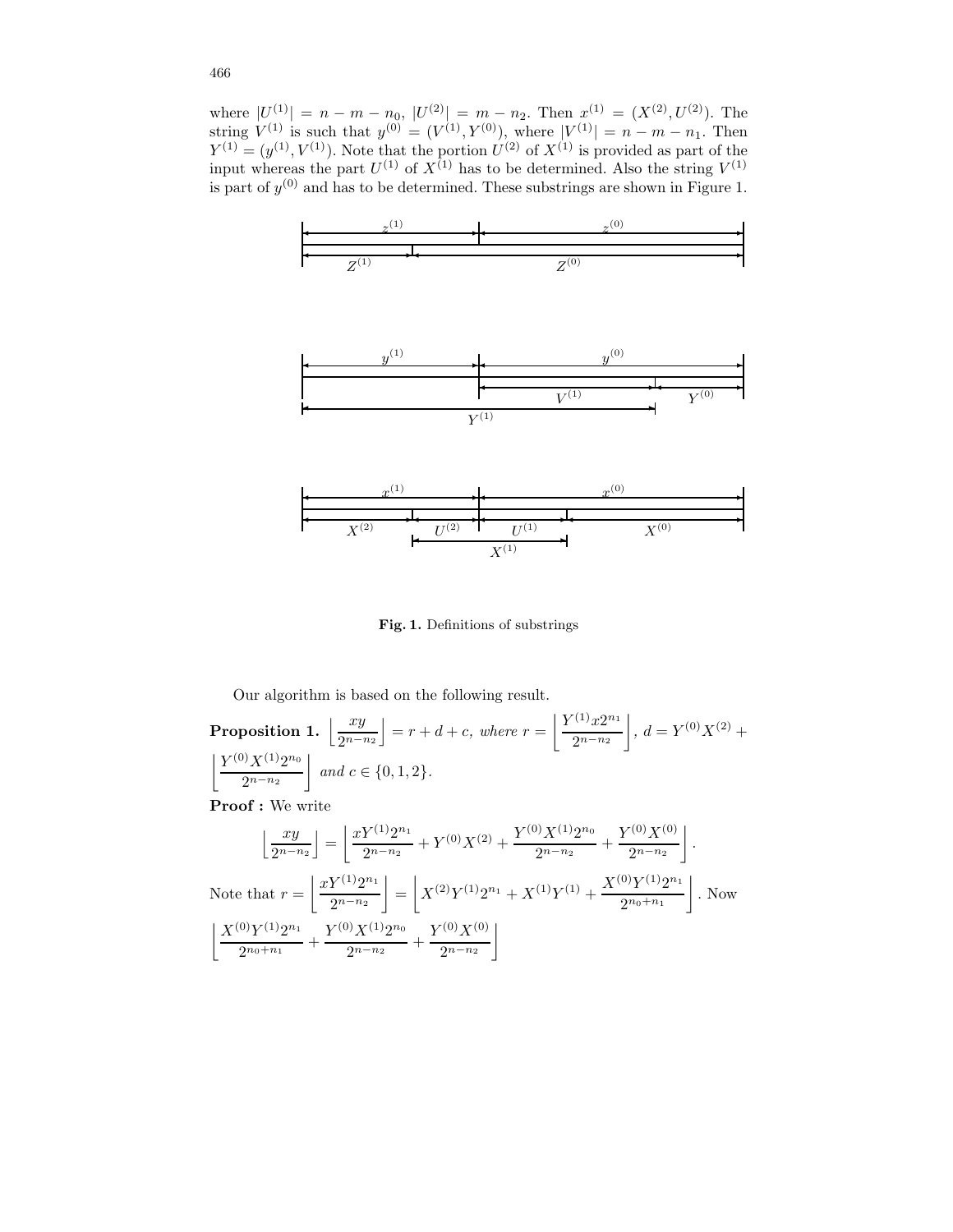$$
= \left\lfloor \frac{X^{(0)}Y^{(1)}2^{n_1}}{2^{n_0+n_1}} \right\rfloor + \left\lfloor \frac{Y^{(0)}X^{(1)}2^{n_0}}{2^{n-n_2}} \right\rfloor + \left\lfloor \frac{Y^{(0)}X^{(0)}}{2^{n-n_2}} \right\rfloor + c
$$

for some  $c \in \{0, 1, 2\}$ . Further, since  $Y^{(0)} < 2^{n_1}, X^{(0)} < 2^{n_0}$ , we have  $X^{(0)}Y^{(0)} <$  $2^{n_0+n_1} = 2^{n-n_2}$  and hence  $|Y^{(0)}X^{(0)}/2^{n-n_2}| = 0$ . Putting all these together gives us the required result.  $\Box$ 

Based on Proposition 1 we have the following algorithm to solve Mult. The algorithm uses a table  $\text{Tab}$  which is prepared in the first phase and is used to solve Mult in the second phase.

#### Algorithm 1

Input:  $x^{(1)}, y^{(1)}$  and  $z^{(1)}$ .

1. Write  $x^{(2)} = (X^{(2)}, U^{(2)})$ , where  $|X^{(2)}| = n_2$  and  $|U^{(2)}| = m - n_2$ ; 2. set  $Z^{(1)}$  to the  $n_2$  most significant bits of  $z^{(1)}$ ; 3. for  $U^{(1)} \in \{0, 1\}^{n-m-n_0}$ 4. set  $X^{(1)} = (U^{(2)}, U^{(1)});$ 5. for  $Y^{(0)} \in \{0,1\}^{n_1}$ 6. compute  $d^{(1)} = Y^{(0)}X^{(2)} + \lfloor (Y^{(0)}X^{(1)}2^{n_0})/2^{n-n_2} \rfloor \bmod 2^{n_2};$ 7.  $\textsf{Tab}[d^{(1)}]=\textsf{Tab}[d^{(1)}]\cup \{Y^{(0)}\};$ 8. end for; 9. for  $(X^{(0)}, V^{(1)}) \in \{0, 1\}^{n_0} \times \{0, 1\}^{n-m-n_1}$ 10. set  $Y^{(1)} = (y^{(1)}, V^{(1)})$ ; set  $x = (X^{(2)}, X^{(1)}, X^{(0)})$ ; 11. compute  $r^{(1)} = \lfloor (xY^{(1)}2^{n_1})/2^{n-n_2} \rfloor \text{ mod } 2^{n_2};$ 12. for  $c \in \{0, 1, 2\}$ 13. compute  $d^{(2)} = Z^{(1)} - r^{(1)} - c \pmod{2^{n_2}};$ 14. for each  $Y^{(0)} \in \textsf{Tab}[d^{(2)}]$ 15. set  $y = (Y^{(1)}, Y^{(0)});$ 16. if  $(\lfloor (xy)/2^{n-m} \rfloor \mod 2^m = z^{(1)})$  then 17. set  $x^{(0)} = (U^{(1)}, X^{(0)})$  and  $y^{(0)} = (V^{(1)}, Y^{(0)})$ ; 18. output  $(x^{(0)}, y^{(0)})$ ; 19. end if; 20. end for; 21. end for; 22. end for; 23. end for;

## 2.1 Complexity of Algorithm 1

The space complexity of Algorithm 1 is the space required to store Tab[]. By construction  $\text{Tab}[\ ]$  has  $2^{|d^{(1)}|} = 2^{n_2}$  rows and a total of  $2^{|Y^{(0)}|} = 2^{n_1}$  entries in all the rows. By Condition 5 after Equation (2) we have  $n_1 \leq n_2$  and hence on an average the number of entries in each row of  $\text{Tab}$  is at most one.

The time required by Algorithm 1 depends on the number of entries in a row of Tab[ ]. The expected number of such entries is one and this allows us to obtain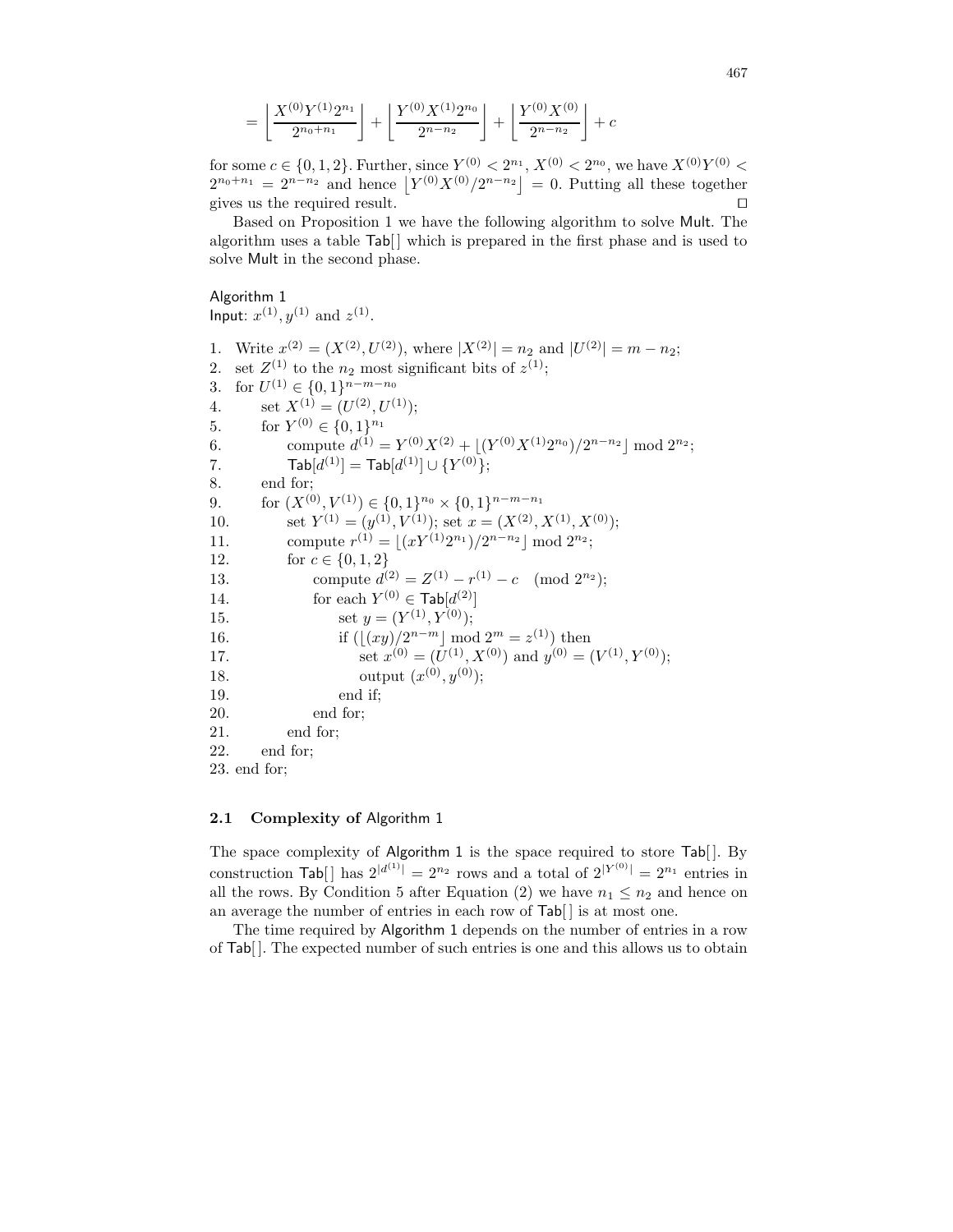the expected run-time  $R$  of Algorithm 1:

$$
R = 2^{|U^{(1)}|} \left( 2^{|Y^{(0)}|} + 3 \times 2^{|X^{(0)}|} \times 2^{|V^{(1)}|} \right) = 2^{n-m-n_0} (2^{n_1} + 3 \times 2^{n-m-n_1+n_0}) = 2^{n-m-n_0+n_1} + 3 \times 2^{2(n-m)-n_1}
$$
\n(3)

We now consider two cases and obtain the value of  ${\cal R}$  in each case.

**Case 1:**  $n_2 = m$ . Hence  $n_0 + n_1 = n - m$ . In this case  $R = 2^{2n_1} + 3 \times 2^{2(n-m)-n_1}$ . **Subcase 1a:**  $n = 64$  and  $m = 32$ . Then  $R = 2^{2n_1} + 3 \times 2^{64-n_1}$ . This expression is minimized when  $n_1 = 22$ , whence  $R = 2^{44} + 3 \times 2^{42} = 7 \times 2^{42}$ .

**Subcase 1b:**  $n = 64$  and  $m = 16$ . Then  $R = 2^{2n_1} + 3 \times 2^{96-n_1}$ . Since  $n_1 \le n_2 =$  $m = 16$ , the maximum value of  $n_1$  is 16. Choosing  $n_1 = 16$  gives  $R = 2^{32} + 3 \times 2^{80}$ . **Case 2:**  $n_2 < m$ . This case is more complicated to analyse and we first perform a special case analysis by setting  $n_2 = n_1$ . Then  $n_0 = n - 2n_1$  and  $R = 2^{3n_1 - m}$  +  $3 \times 2^{2(n-m)-n_1}.$ 

**Subcase 2a:**  $n = 64$  and  $m = 32$ . Choosing  $n_1 = 24$  we have  $R = 2^{40} + 3 \times 2^{40} =$  $2^{42}$ .

In general  $n_2 \neq n_1$ . However, we have verified that for  $n = 64$  and  $m = 32$ and for all possible distinct values of  $n_0, n_1$  and  $n_2$ , the value of R is minimized for  $n_2 = n_1 = 24$  and  $n_0 = 16$ . Thus the special case is also optimal for the general case. In fact, for  $n = 64$  and  $m = 32$ ,  $R = 2^{42}$  is the minimum possible expected run-time for Algorithm 1.

#### 2.2 Offline Table Preparation

The expected run-time of Algorithm 1 can be made optimal by using a larger table which can be prepared offline. We describe this idea for  $n = 64$  and  $m = 32$ . Write  $x = 2^{32}x^{(1)} + x^{(0)}$  and  $y = 2^{32}y^{(1)} + y^{(0)}$ . We write  $\lfloor (xy)/2^{32} \rfloor = d + r$ , where  $d = \lfloor (xy^{(0)})/2^{32} \rfloor$  and  $r = xy^{(1)}$ .

In the offline table preparation phase, for each  $(x^{(1)}, x^{(0)}, y^{(0)}) \in \{0, 1\}^{32}$  ×  $\{0,1\}^{32} \times \{0,1\}^{32}$ , we compute  $d = \lfloor (xy^{(0)})/2^{32} \rfloor \text{ mod } 2^{32}$  and set  $\mathsf{Tab}[x^{(1)}, x^{(0)}, d] = \mathsf{Tab}[x^{(1)}, x^{(0)}, d] \cup \{y^{(0)}\}.$ 

In the online phase, we are given  $x^{(1)}, y^{(1)}$  and  $z^{(1)}$ . For each possible value of  $x^{(0)} \in \{0,1\}^{32}$ , we compute  $r = xy^{(1)} \mod 2^{32}$ ;  $d = r - z^{(1)} \mod 2^{32}$  and for each  $y^{(0)} \in \textsf{Tab}[x^{(1)}, x^{(0)}, d]$  output  $(x^{(0)}, y^{(0)})$ .

The run-time for table preparation is  $2^{96}$ ; the space required to store  $\text{Tab}[\ ]$ is also  $2^{96}$  and the (expected) runtime of the online phase is  $2^{32}$ . Since there are 2 <sup>32</sup> solutions, the online run-time is the minimum possible. This comes at an expense of huge offline processing time and space.

#### 3 Squaring

In the case  $x = y$ , the problem Mult reduces to squaring which can be formally stated as follows.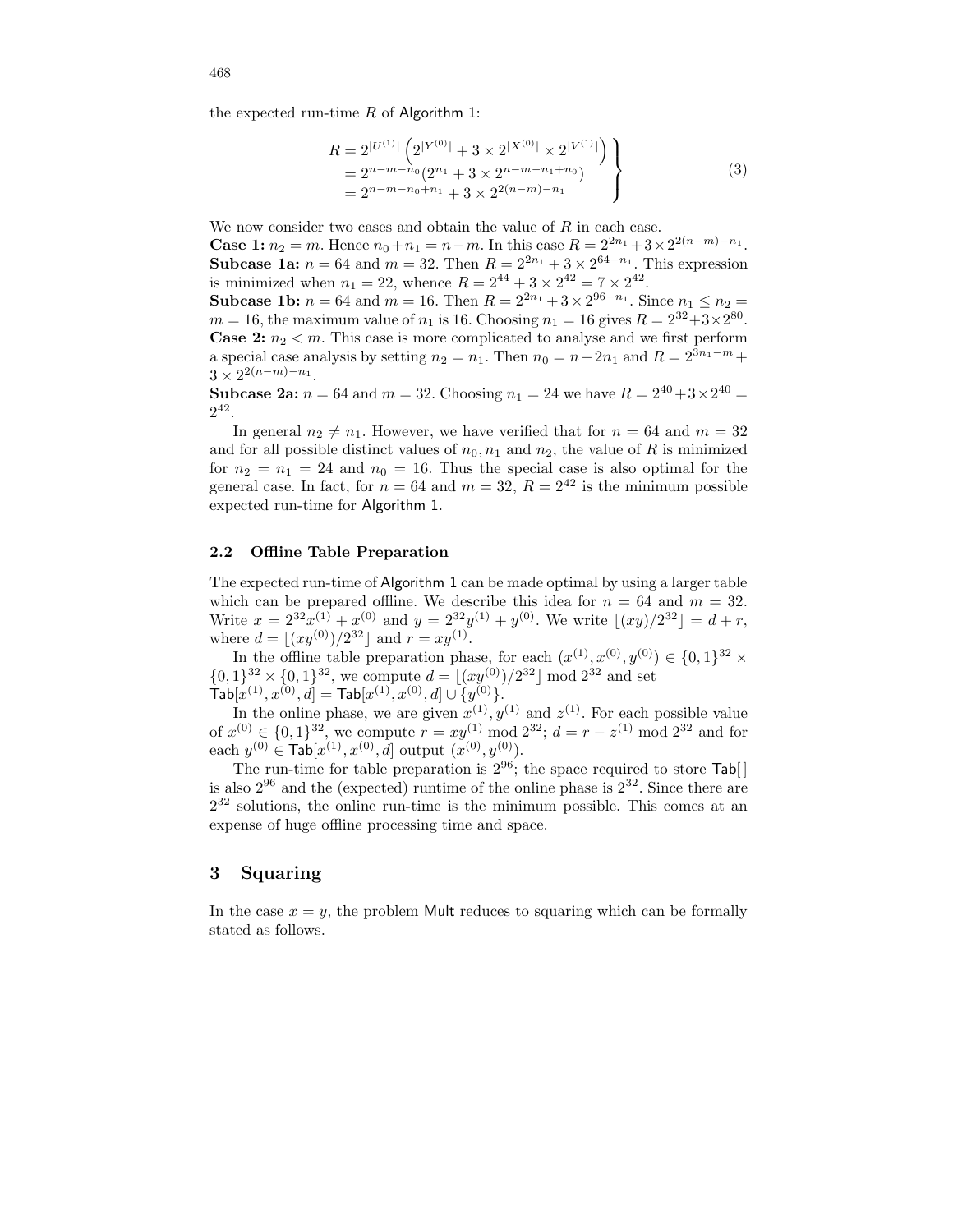Problem : Sqr

Input : Two integers  $x^{(1)}$  and  $z^{(1)}$  such that,  $0 \leq x^{(1)}$ ,  $z^{(1)} < 2^m$ . Task : Find all integers  $x^{(0)}$  such that,  $0 \le x^{(0)} < 2^{n-m}$ ,  $x = 2^{n-m}x^{(1)} + x^{(0)}$ and

$$
\left\lfloor \frac{x^2 \bmod 2^n}{2^{n-m}} \right\rfloor = \left\lfloor \frac{x^2}{2^{n-m}} \right\rfloor \bmod 2^m = z^{(1)}.
$$
 (4)

Note that there are  $(n-m)$  unknown bits and m constraints. Hence the expected number of solutions is  $\max(1, 2^{n-2m})$ . If  $n = 2m$ , then the expected number of solutions is one. Algorithm 1 is not very efficient for Sqr so that we have to deal with the problem separately.

Let  $n_0, n_1$  be such that  $n_0 + n_1 = n - m$  and  $x = 2^{n-m} X^{(2)} + 2^{n_0} X^{(1)} + X^{(0)}$ , where  $|X^{(2)}| = m$ ,  $|X^{(1)}| = n_1$  and  $|X^{(0)}| = n_0$  with  $n_0 \leq m$ .

**Proposition 2.** 
$$
\left[ \frac{x^2}{2^{n_1+2n_0}} \right] = \left[ \frac{z^{(1)}}{2^{n_0}} \right] = r + d + c
$$
, where  $r = 2^{n_1} \left( X^{(2)} \right)^2 + \left[ \frac{\left( X^{(1)} \right)^2}{2^{n_1}} \right] + 2X^{(2)}X^{(1)}, d = \left[ \frac{2X^{(2)}X^{(0)}}{2^{n_0}} \right]$  and  $c \in \{0, 1, 2, 3\}$ .

Based on Proposition 2, we have the following algorithm to solve Sqr.

# Algorithm 2 Input:  $x^{(1)}, z^{(1)}$ .

1. set  $k = n - (n_1 + 2n_0) = m - n_0$ ; 2. for  $X^{(0)} \in \{0,1\}^{n_0}$ 3. compute  $d = \lfloor (2X^{(2)}X^{(0)})/2^{n_0} \rfloor \bmod 2^k;$ 4.  $\text{Tab}[d] = \text{Tab}[d] \cup \{X^{(0)}\};$ 5. end for; 6. for  $X^{(1)} \in \{0,1\}^{n_1}$ 7. compute  $r = 2^{n_1}(X^{(2)})^2 + \lfloor (X^{(1)})^2/2^{n_1} \rfloor + 2X^{(2)}X^{(1)} \bmod 2^k;$ 8. for each  $c \in \{0, ..., 3\}$ 9. compute  $d = \lfloor z^{(1)}/2^{n_0} \rfloor - r - c \mod 2^k;$ 10. for each  $X^{(0)} \in \textsf{Tab}[d]$ 11. if  $(\lfloor x^2/2^{n-m} \rfloor \mod 2^m = z^{(1)})$  then output  $(X^{(1)}, X^{(0)})$ ; 12. end for; 13. end for; 14. end for;

The space complexity of Algorithm 2 is  $2^{m-n_0}$  and the (expected) time complexity is  $R = 2^{n_0} + 4 \times 2^{n_1}$ .

**Case 1:**  $n = 64$ ,  $m = 32$ . In this case we choose  $n_0 = n_1 = 16$ . Then the space complexity is  $2^{16}$  and the time complexity is  $R = 2^{16} + 4 \times 2^{16} = 5 \times 2^{16}$ . This particular choice of  $n_0$  and  $n_1$  minimizes the value of R.

**Case 2:**  $n = 64$ ,  $m = 16$ . Choosing  $n_0 = 8$  and  $n_1 = 40$  gives a run-time  $R = 2^8 + 4 \times 2^{40}$ .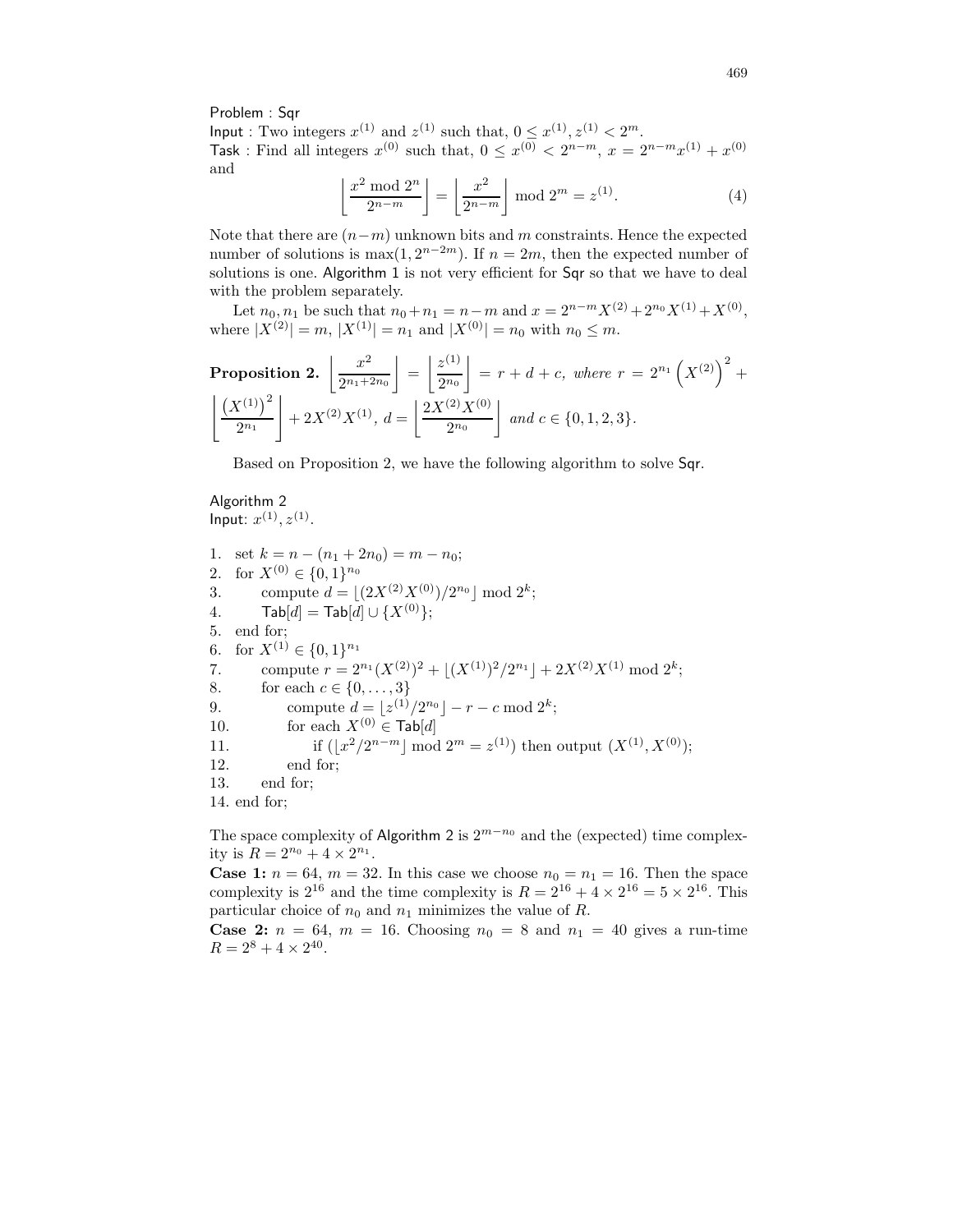# 4 Attacks on T-functions

We consider two specific proposals of multiword  $T$ -functions from [3] and describe attacks on them. These T–functions operate on an internal state vector which consists of four 64-bit words. Applying a  $T$ -function once to the state vector changes the value of each of the four 64-bit words. As suggested in [3], the extracted output consists of the most significant 32 bits of each of the four 64-bit words of the state vector. Thus applying the  $T$ -function repeatedly to the state vector produces a sequence of 128-bit (four 32-bit words) output blocks. These output blocks are treated as the generated pseudo-random sequence. The secret key consists of the initial 256-bit (four 64-bit words) value of the state vector.

For the attack we will assume that several consecutive output blocks are known. We actually require only two consecutive output blocks to perform the attack and a few more to verify the correctness. The goal of our attack is to obtain the complete 256-bit (four 64-bit words) value of the internal state vector at some point of time.

For a 64-bit word w, let  $m\mathsf{sb}(w)$  (resp.  $\mathsf{lsb}(w)$ ) denote the 32 most (resp. least) significant bits of w. Let  $(x_0, x_1, x_2, x_3)$  be the internal state vector at some point of time. Let  $(y_0, y_1, y_2, y_3)$  be the state vector after application of T to  $(x_0, x_1, x_2, x_3)$ , i.e.,  $(y_0, y_1, y_2, y_3) = T(x_0, x_1, x_2, x_3)$ . The outputs corresponding to  $(x_0, x_1, x_2, x_3)$  and  $(y_0, y_1, y_2, y_3)$  are  $({\sf msb}(x_0), {\sf msb}(x_1), {\sf msb}(x_2), {\sf msb}(x_3))$ and  $(msb(y_0),msb(y_1),msb(y_2),msb(y_3))$  respectively. We assume that these outputs are known and our attack is to compute  $(Isb(x_0), Isb(x_1), Isb(x_2), Isb(x_3)).$ 

There are a total of 128 unknown bits in  $(x_0, x_1, x_2, x_3)$  and a method to obtain them in time less than 2 <sup>128</sup> constitutes an attack on the system. Our algorithms are much more efficient – the attacks in Section 4.1 and Section 4.2 require time  $2^{40}$  and  $2^{21}$  respectively to compute the 128 unknown bits.

#### 4.1 Attack on Multiplication Based T–function

Consider the following  $T$ –function:

$$
T\begin{pmatrix} x_0 \\ x_1 \\ x_2 \\ x_3 \end{pmatrix} = \begin{pmatrix} x_0 \oplus s & \oplus (2(x_1 \vee C_1)x_2) \\ x_1 \oplus (s \wedge a_0) \oplus (2x_2(x_3 \vee C_3)) \\ x_2 \oplus (s \wedge a_1) \oplus (2(x_3 \vee C_3)x_0) \\ x_3 \oplus (s \wedge a_2) \oplus (2x_0(x_1 \vee C_1)) \end{pmatrix} = \begin{pmatrix} y_0 \\ y_1 \\ y_2 \\ y_3 \end{pmatrix} \tag{5}
$$

where  $a_0 = x_0, a_i = a_{i-1} \wedge x_i, 1 \leq i < 4, s = a_3 \oplus (a_3 + C_0)$ . Also,  $C_0$  is odd and known,  $C_1 = (12481248)_{16}$  and  $C_3 = (48124812)_{16}$  (Equation (13) in Klimov and Shamir [3]). Each of  $C_1$  and  $C_3$  are considered to be 64-bit words where the leading 32 bits are all zeros.

During use of this T-function as pseudo-random generator, the quantities  $\text{msb}(x_i), \text{msb}(y_i)$  are known for  $i = 0, 1, 2, 3$ . Our attempt will be to obtain  $\mathsf{lsb}(x_i)$  for  $i = 0, 1, 2, 3$ . This proceeds in several steps. Step 1: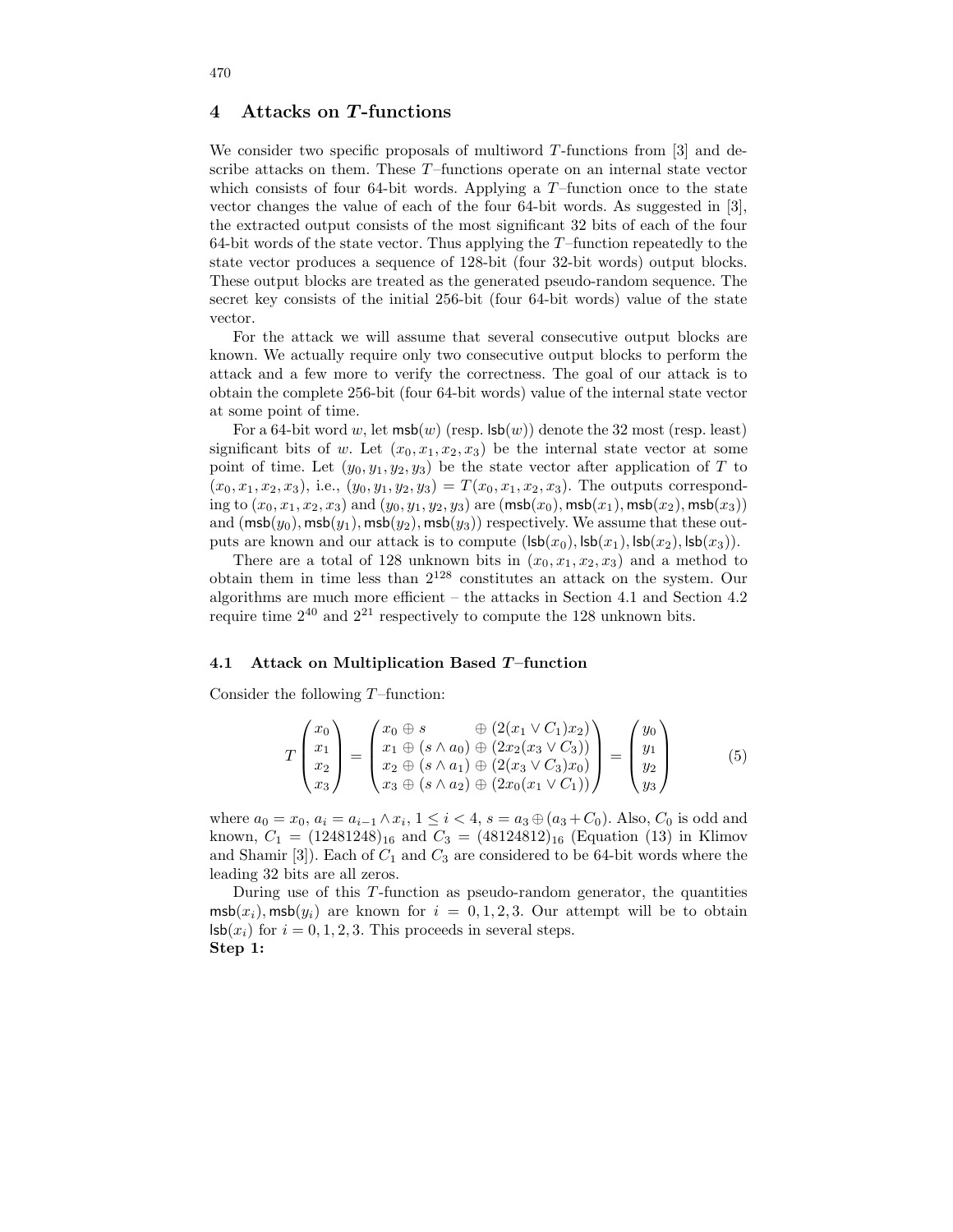First note that  $m\mathsf{sb}(w_1 \oplus w_2) = m\mathsf{sb}(w_1) \oplus m\mathsf{sb}(w_2)$  and  $m\mathsf{sb}(w_1 \wedge w_2) =$ msb $(w_1) \wedge \text{msb}(w_2)$ . Hence we have  $\text{msb}(a_0) = \text{msb}(x_0)$ ,  $\text{msb}(a_1) = \text{msb}(x_0) \wedge \text{msb}(w_2)$  $m\mathsf{sb}(x_1)$ ,  $m\mathsf{sb}(a_2) = m\mathsf{sb}(x_0) \wedge m\mathsf{sb}(x_1) \wedge m\mathsf{sb}(x_2)$  and  $m\mathsf{sb}(a_3) = m\mathsf{sb}(x_0) \wedge m\mathsf{sb}(x_3)$  $\mathsf{msb}(x_1) \wedge \mathsf{msb}(x_2) \wedge \mathsf{msb}(a_3)$ . The quantity s involves an addition mod  $2^{64}$  and cannot be directly tackled in this manner. However, we can determine the upper part of s with only one bit of uncertainty in the following manner. First note that we have,  $\textsf{msb}(a_3+C_0 \mod 2^{64}) = \textsf{msb}(a_3) + \textsf{msb}(C_0) + \epsilon \mod 2^{32}$  where  $\epsilon$ is the carry of  $\text{lsb}(a_3) + \text{lsb}(C_0)$  and hence  $\epsilon = 0, 1$ . Thus

$$
\mathsf{msb}(s) = \mathsf{msb}(a_3) \oplus \big(\mathsf{msb}(a_3) + \mathsf{msb}(C_0) + \epsilon \bmod 2^{32}\big)
$$

and hence  $\textsf{msb}(s)$  can take only two values as determined by  $\epsilon$ .

Thus, with respect to the known 32 most significant bits, equation 5 reduces to

$$
\begin{pmatrix}\n\operatorname{msb}(2(x_1 \vee C_1)x_2) \\
\operatorname{msb}(2x_2(x_3 \vee C_3)) \\
\operatorname{msb}(2(x_3 \vee C_3)x_0) \\
\operatorname{msb}(2x_0(x_1 \vee C_1))\n\end{pmatrix} = \begin{pmatrix}\n\operatorname{msb}(y_0) \oplus \operatorname{msb}(x_0) \oplus \operatorname{msb}(s) \\
\operatorname{msb}(y_1) \oplus \operatorname{msb}(x_1) \oplus (\operatorname{msb}(s) \wedge \operatorname{msb}(a_0)) \\
\operatorname{msb}(y_2) \oplus \operatorname{msb}(x_2) \oplus (\operatorname{msb}(s) \wedge \operatorname{msb}(a_1))\n\end{pmatrix}.
$$
\n(6)

Equation (6) gives a relation between known quantities. Let  $W_0 = 2x_0, W_1 =$  $(x_1 \vee C_1), W_2 = 2x_2$  and  $W_3 = (x_3 \vee C_3)$ . Also let  $K_0 = \text{msb}(y_0) \oplus \text{msb}(x_0) \oplus$  $m\mathsf{s}(\mathsf{b}(s), K_1 = \mathsf{m}\mathsf{s}\mathsf{b}(y_1) \oplus \mathsf{m}\mathsf{s}\mathsf{b}(x_1) \oplus (\mathsf{m}\mathsf{s}\mathsf{b}(s) \wedge \mathsf{m}\mathsf{s}\mathsf{b}(a_0)), K_2 = \mathsf{m}\mathsf{s}\mathsf{b}(y_2) \oplus \mathsf{m}\mathsf{s}\mathsf{b}(x_2) \oplus$  $(\text{msb}(s) \land \text{msb}(a_1))$  and  $K_3 = \text{msb}(y_3) \oplus \text{msb}(x_3) \oplus (\text{msb}(s) \land \text{msb}(a_2)).$  Our next step is to solve for  $W_0, W_1, W_2$  and  $W_3$  such that

$$
\mathsf{msb}(W_1 W_2) = K_0, \mathsf{msb}(W_2 W_3) = K_1, \mathsf{msb}(W_3 W_0) = K_2, \mathsf{msb}(W_0 W_1) = K_3(7)
$$

Since there are two choices of  $\epsilon$ , the rest of the steps have to be carried out for each value of  $\epsilon$ .

## Step 2:

We use Algorithm 1 to solve (7). There are, however, a few adjustments, which improve the run-time of Algorithm 1. Note that due to masking with  $C_1$  and  $C_3$ , eight bits of each of  $\text{lsb}(W_1)$  and  $\text{lsb}(W_3)$  are fixed and known. Also  $W_0 = 2x_0$ . We know  $\text{msb}(x_0)$  which means we do not know the last bit of  $\text{msb}(W_0)$  which is equal to the first bit of  $\text{lsb}(x_0)$ . To apply Algorithm 1 we have to know all the 32 bits of msb( $W_0$ ). This means that we have to guess the last bit of msb( $W_0$ ). On the other hand, since  $W_0 = 2x_0$ , the last bit of  $W_0$  (and hence of  $\text{lsb}(W_0)$ ) is zero. Similar considerations hold for  $W_2$ .

Now suppose we are solving for  $\text{lsb}(W_0)$  and  $\text{lsb}(W_1)$  from the equation  $\text{msb}(W_0W_1) = K_3$ . While invoking Algorithm 1, we let  $W_1$  play the role of x and  $W_0$  play the role of y. Further, we choose  $n_2 = n_1 = 24$  (Subcase 2a in Section 2.1). Then in Algorithm 1,  $|U^{(1)}| = 16$ ,  $|Y^{(0)}| = 24$ ,  $|X^{(0)}| = 16$  and  $|V^{(1)}| = 8$ . As mentioned before, due to the masking of  $W^{(1)}$  with  $C_1$ , four bits of each of  $U^{(1)}$  and  $X^{(0)}$  are fixed to be one. Hence the number of choices of  $U^{(1)}$  in Step 3 and  $X^{(0)}$  in Step 9 of Algorithm 1 both reduces to  $2^{12}$  from  $2^{16}$ . The last bit of  $Y^{(0)}$  is zero and hence the number of choices of  $Y^{(0)}$  in Step 5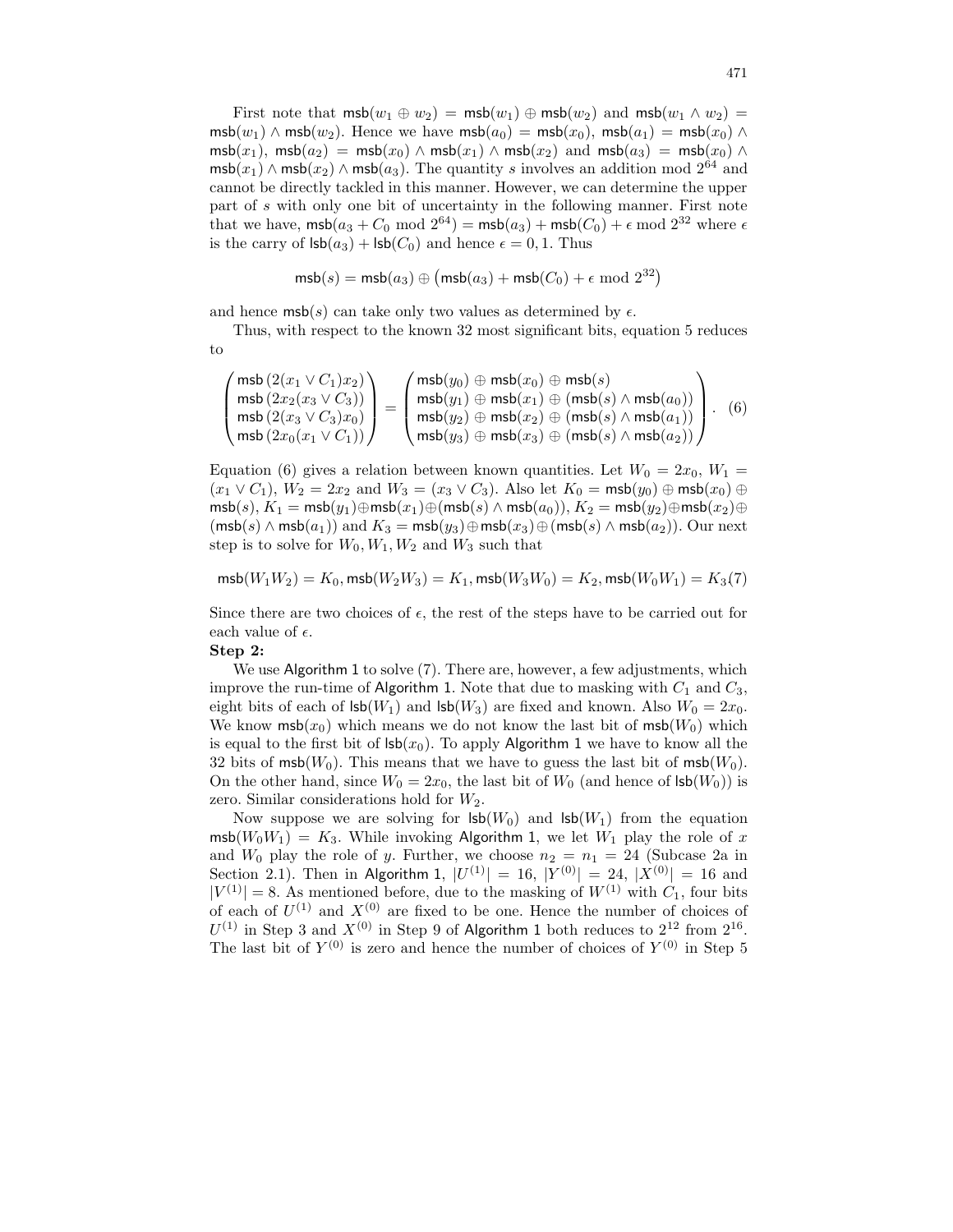of Algorithm 1 reduces to  $2^{23}$  from  $2^{24}$ . The length of  $V^{(1)}$  is eight. However, we also need to guess the last bit of  $\textsf{msb}(W_0)$ , which is the next bit after  $V^{(1)}$ . Thus the number of possible choices of  $V^{(1)}$  in Step 9 of Algorithm 1 increases to  $2^9$ from  $2^8$ .

In Step 18, Algorithm 1 produces  $(Isb(W_1), Isb(W_0))$  as output. The modification described above also determines the last bit of  $\textsf{msb}(W_1)$ . Suppose this bit is b. By definition, the last bit of  $\text{lsb}(W_0)$  is zero. Then  $\text{lsb}(x_0)$  is obtained by prefixing b to  $\text{lsb}(W_0)$  and dropping the last bit. We assume that the modified Algorithm 1 produces ( $\text{lsb}(W_1)$ ,  $\text{lsb}(x_0)$ ) as output. Similar considerations hold for the other equations in (7).

Recall from Equation (3) that the original expression for the expected runtime of Algorithm 1 is  $R = 2^{|U^{(1)}|} \left( 2^{|Y^{(0)}|} + 3 \times 2^{|X^{(0)}|} \times 2^{|V^{(1)}|} \right)$ . Due to the changes in the number of possible choices of  $U^{(1)}, Y^{(0)}, X^{(0)}$  and  $V^{(1)}$ , as explained above, this expression reduces to

$$
R = 2^{16-4} (2^{24-1} + 3 \times 2^{16-4} \times 2^9)
$$
  
=  $2^{35} + 3 \times 2^{33} = 7 \times 2^{33} < 2^{36}$ .

The time for solving one equation in  $(7)$  is approximately  $2^{36}$  and hence the total time to solve all four equations is  $2^{38}$ . The solutions to (7) are stored in separate lists, as we explain below. Define  $w_i = \textsf{lsb}(W_i)$  for  $i = 1, 3$  and  $w_i = \textsf{lsb}(x_i)$  for  $i = 0, 2.$ 

- Lst10 stores  $(w_1, w_0)$ , sorted on  $w_1$ , such that  $\textsf{msb}(W_0W_1) = K_3$ .
- Lst12 stores  $(w_1, w_2)$ , sorted on  $w_1$ , such that  $\textsf{msb}(W_1W_2) = K_0$ .
- Lst30 stores  $(w_3, w_0)$ , sorted on  $w_3$ , such that  $\textsf{msb}(W_3W_0) = K_2$ .
- Lst32 stores  $(w_3, w_2)$ , sorted on  $w_3$ , such that  $\textsf{msb}(W_2W_3) = K_1$ .

#### Step 3:

The next task is to "merge" the four lists to obtain solutions  $(w_0, w_1, w_2, w_3)$ which are consistent with all four equations. This is done as follows.

- Merge Lst10 and Lst12 on  $w_1$  to obtain list Lst102 containing pairs of the form  $(w_0, w_2, w_1)$ .
- Merge Lst30 and Lst32 on  $w_1$  to obtain list Lst302 containing pairs of the form  $(w_0, w_2, w_3)$ .
- Sort each of Lst102 and Lst302 on  $(w_0, w_2)$ .
- Merge Lst102 and Lst302 on  $(w_0, w_2)$  to obtain a list Fin which contains tuples of the form  $(w_0, w_1, w_2, w_3)$  which are solutions to (7).

The time for merging and sorting (ignoring logarithmic factors) is  $2^{32}$  and hence the above steps can be completed in approximately  $2^{34}$  steps.

We consider the expected number of solutions to (7). There are 24 unknown bits in each of  $\text{lsb}(W_1)$  and  $\text{lsb}(W_3)$ . On the other hand, there are 31 unknown bits in each of  $\text{lsb}(W_0)$  and  $\text{lsb}(W_2)$ . In addition, we have to determine the last bits of both  $m\mathsf{sb}(W_0)$  and  $m\mathsf{sb}(W_2)$ . Thus there are a total of 112 unknown bits in (7). Each of the equations in (7) provide 32 restrictions on these unknown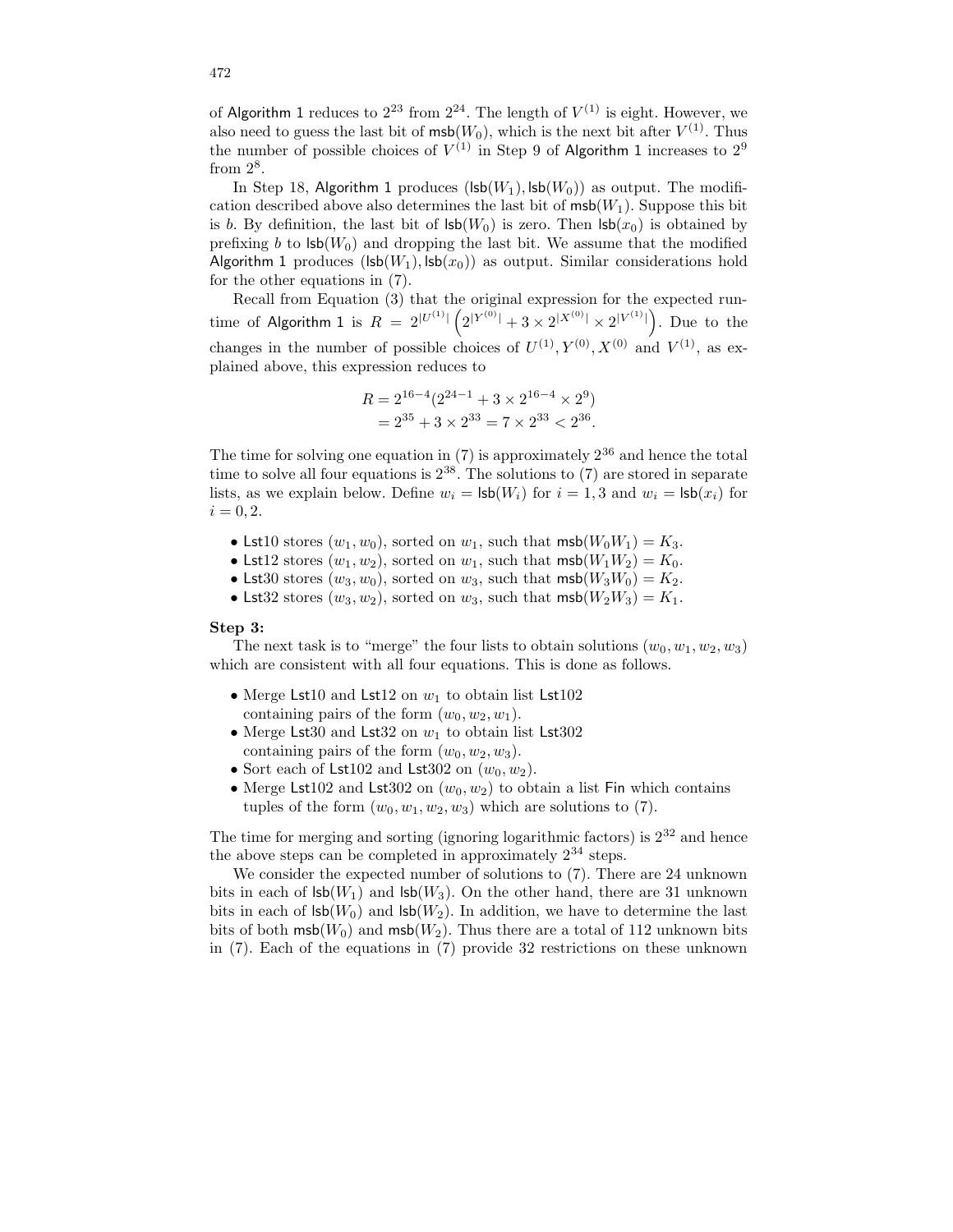bits. Hence there are a total of 128 restrictions on these 112 unknown bits. Thus, on an average, we can expect the solution to (7) to be unique. See Section 5 for an emperical justification of this statement.

## Step 4:

The list Fin contains the possible solutions  $(w_0, w_1, w_2, w_3)$ . Now  $w_i = \textsf{lsb}(W_i)$ for  $i = 1, 3$  and we want  $\mathsf{lsb}(x_i)$ . As mentioned before, the masking of  $x_1$  and  $x_3$ by  $C_1$  and  $C_3$  respectively fixes 8 bits each of  $W_1$  and  $W_3$ . Thus from  $\textsf{lsb}(W_1)$ and  $\mathsf{lsb}(W_3)$  we do not obtain the values of these 16 bits of  $\mathsf{lsb}(x_1)$  and  $\mathsf{lsb}(x_3)$ . Instead, for each possible solution  $(w_0, w_1, w_2, w_3)$  in Fin and each possible value of these 16 bits, we construct a possible solution  $(lsb(x_0), lsb(x_1), lsb(x_2), lsb(x_3))$ and verify it using the definition of the  $T$ –function given in  $(5)$  and a few more outputs of the pseudo-random generator. The expected number of solutions  $(\textsf{lsb}(x_0), \textsf{lsb}(x_1), \textsf{lsb}(x_2), \textsf{lsb}(x_3))$  is also one and the complexity of this step is  $2^{16}$ .

This completes the description of the attack. By combining all the complexities, we see that the complexity of the attack is less than  $2^{40}$  in determining the 128 unknown bits of  $(lsb(x_0), lsb(x_1), lsb(x_2), lsb(x_3))$ . This makes the attack quite practical and suggests that this  $T$ –function should not be used as a stand-alone pseudo-random generator.

## 4.2 Attack on Squaring Based T–Function

Consider the following  $T$ –function:

$$
T\begin{pmatrix} x_0 \\ x_1 \\ x_2 \\ x_3 \end{pmatrix} = \begin{pmatrix} x_0 \oplus s & \oplus x_1^2 \wedge M \\ x_1 \oplus s \wedge a_0 \oplus x_2^2 \wedge M \\ x_2 \oplus s \wedge a_1 \oplus x_3^2 \wedge M \\ x_3 \oplus s \wedge a_2 \oplus x_0^2 \wedge M \end{pmatrix} \tag{8}
$$

where,  $a_0 = x_0$ ,  $a_i = a_{i-1} \wedge x_i$ ,  $1 \leq i < 4$ ,  $s = a_3 \oplus (a_3 + 1)$ , and  $M = 1 \dots 1110_2$ . This is Equation (10) in [3]. Since,  $\textsf{msb}(a_0) = \textsf{msb}(x_0)$  and  $\textsf{msb}(a_i) = \textsf{msb}(a_{i-1}) \wedge$  $\text{msb}(x_i), 1 \leq i < 4$ , we know  $\text{msb}(a_i)$  for  $0 \leq i < 4$ . Now,

$$
\begin{array}{l} s = \left(\mathsf{msb}(a_3) \times 2^{32} + \mathsf{lsb}(a_3)\right) \oplus \left(\mathsf{msb}(a_3) \times 2^{32} + \mathsf{lsb}(a_3) + 1\right) \\ = 2^{32} \left\{\mathsf{msb}(a_3) \oplus \left(\mathsf{msb}(a_3) + \epsilon\right)\right\} + \left\{\mathsf{lsb}(a_3) \oplus \left(\mathsf{lsb}(a_3) + 1 \bmod 2^{32}\right)\right\} \end{array}
$$

where  $\epsilon$  is the carry of  $\mathsf{lsb}(a_3) + 1$ . If  $\epsilon = 1$ , then  $\mathsf{lsb}(a_3)$  equals  $1 \dots 111_2 = 2^{32} - 1$ . But,  $\text{lsb}(a_3) = \text{lsb}(x_0) \land \text{lsb}(x_1) \land \text{lsb}(x_2) \land \text{lsb}(x_3)$  and hence  $\text{lsb}(x_i) = 1 \dots 111_2$ for  $0 \leq i < 4$ . In other words,  $\epsilon = 1 \Rightarrow \textsf{lsb}(x_i) = 1 \dots 111_2$  for  $0 \leq i < 4$  and we can verify if this is indeed the case.

If this is not the case, then  $\epsilon = 0$  and so,  $\textsf{msb}(s) = \textsf{msb}(a_3) \oplus \textsf{msb}(a_3) =$ 0... 000<sub>2</sub>. But then,  $\textsf{msb}(s \land a_i) = \textsf{msb}(s) \land \textsf{msb}(a_i) = 0 \dots 000_2$ . Also, the 32 most significant bits of M are all ones and hence,  $m\mathsf{sb}(x \wedge M) = m\mathsf{sb}(x)$  for all x. Hence, with respect to the 32 most significant bits, Equation (8) reduces to

$$
T\begin{pmatrix} x_0 \\ x_1 \\ x_2 \\ x_3 \end{pmatrix} = \begin{pmatrix} x_0 \oplus x_1^2 \\ x_1 \oplus x_2^2 \\ x_2 \oplus x_3^2 \\ x_3 \oplus x_0^2 \end{pmatrix} = \begin{pmatrix} y_0 \\ y_1 \\ y_2 \\ y_3 \end{pmatrix}
$$
(9)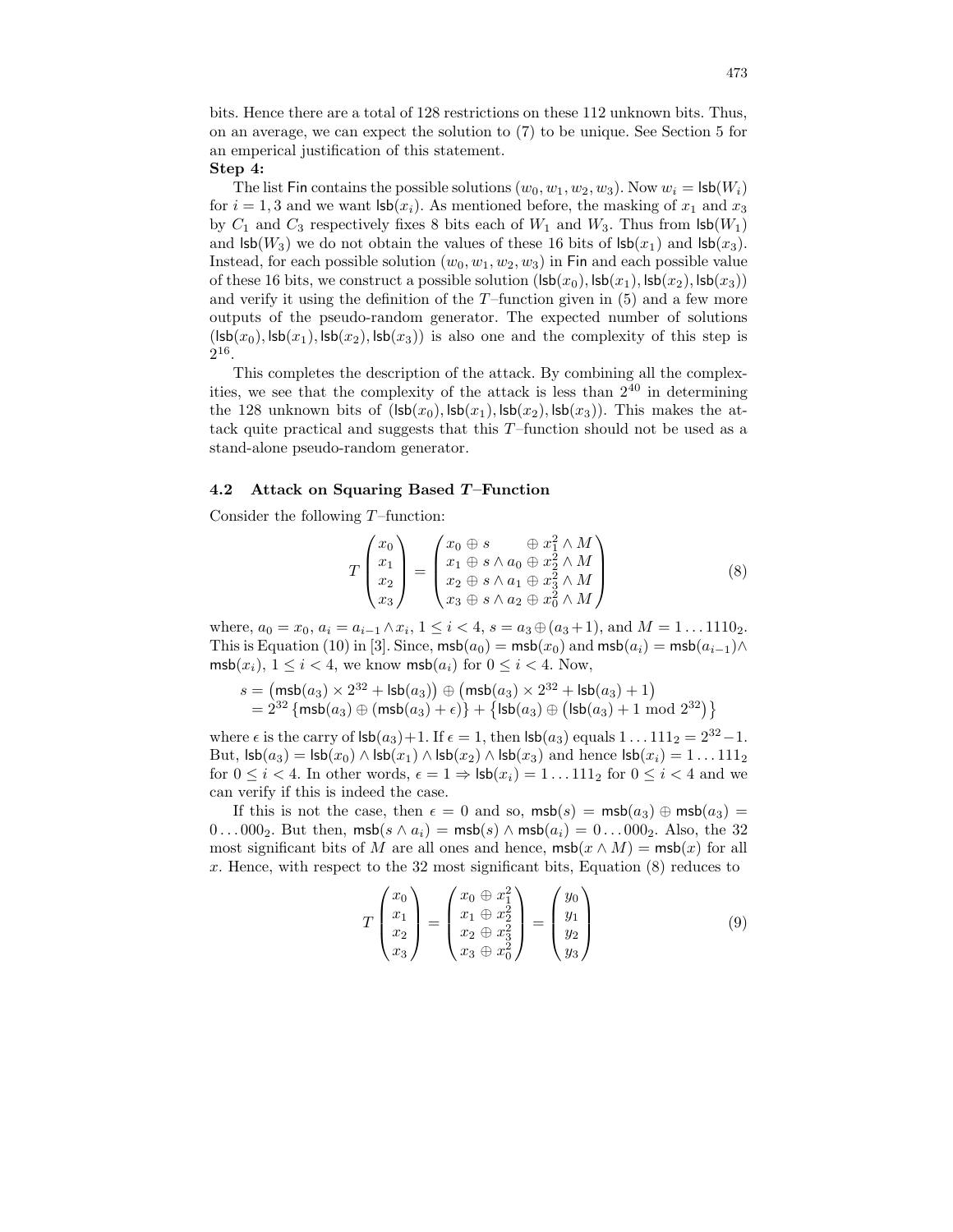with  $\textsf{msb}(x_i)$  and  $\textsf{msb}(y_i)$  known for  $0 \leq i < 4$ . Let  $z_i = \textsf{msb}(x_{i-1}) \oplus \textsf{msb}(y_{i-1}),$ where the computation on the subscripts is done modulo 4. Then  $z_i, 0 \le i \le 3$  are known and we need to solve for  $(x_0, x_1, x_2, x_3)$  such that the following equation holds for  $i = 0, 1, 2, 3$ .

$$
\mathsf{msb}\left(x_i^2 \bmod 2^{64}\right) = z_i \tag{10}
$$

We use Algorithm 2 to solve these four equations. Solving each equation takes time  $5 \times 2^{16} < 2^{19}$  (see Case 1 of Section 3) and hence the time to solve all four equations is less than  $2^{21}$ . The possible solutions for  $\mathsf{lsb}(x_0)$ ,  $\mathsf{lsb}(x_1)$ ,  $\mathsf{lsb}(x_2)$ and  $\mathsf{lsb}(x_3)$  are kept in four lists  $\mathsf{L}_0$ ,  $\mathsf{L}_1$ ,  $\mathsf{L}_2$  and  $\mathsf{L}_3$  respectively. Since  $n = 64$  $2 \times 32 = 2m$ , the expected number of entries in each list is one. We then form a list Fin which contains tuples  $(Isb(x_0), Isb(x_1), Isb(x_2), Isb(x_3))$  such that  $Isb(x_i)$ is in  $\mathsf{L}_i$ . Then for each entry in Fin, we verify the solution by evolving the  $T$ function in the forward direction a few times and comparing the output with the already available pseudo-random bits.

Thus, we get an algorithm to determine the 128 unknown bits in the input of Equation (8). It is easy to verify that the entire attack takes  $2^{21}$  time. This shows that the T-function based on squaring is completely insecure as a stand-alone pseudo-random generator.

#### 4.3 Extracting Lesser Bits

In this subsection, we use the notation  $\textsf{msb}_k(x)$  (resp.  $\textsf{lsb}_k(x)$ ) to denote the k most (resp. least) significant bits of x. The state vector for the  $T$ –function in (5) is  $(x_0, x_1, x_2, x_3)$ . Suppose that instead of producing 128-bit output only the 64 bits  $(msb_{16}(x_0), msb_{16}(x_1), msb_{16}(x_2), msb_{16}(x_3))$  are produced as output. Thus there are 192 unknown bits in  $(x_0, x_1, x_2, x_3)$  which have to be determined. We consider the effectiveness of our attack for this situation. The attack described in Section 4.1 goes through for this case.

The complexity of the total attack depends on the complexity of solving Equation 7. We use Subcase 1b of Section 2.1 along with the modification described in Step 2 of Section 4.1. Then the run-time of the modified Algorithm 1 becomes  $2^{16-4}(2^{16-1}+3\times2^{32-4}\times2^{33})=2^{27}+3\times2^{73}$ . The number of unknown bits in (7) is  $2 \times (48 - 8) + 2 \times 48 = 176$ . The number of constraints in (7) is  $4 \times 16 = 64$ . Hence the expected number of solutions in Fin is  $2^{112}$ . The correct solution can be determined by iterating the  $T$ –function and comparing the output with the available pseudo-random string. Thus the time taken to determine the 192 unknown bits will be  $2^{112}$ . Though this is infeasible in practice, it still constitutes a theoretical attack on the system.

## 5 Implementation

We have performed some experiments to verify some of the assumptions about the average case behaviour. In this section, we briefly describe these results.

The first thing to consider is the expected number of solutions to Mult. As mentioned in Section 2, the expected number of solutions is  $2^{2n-3m}$ . We describe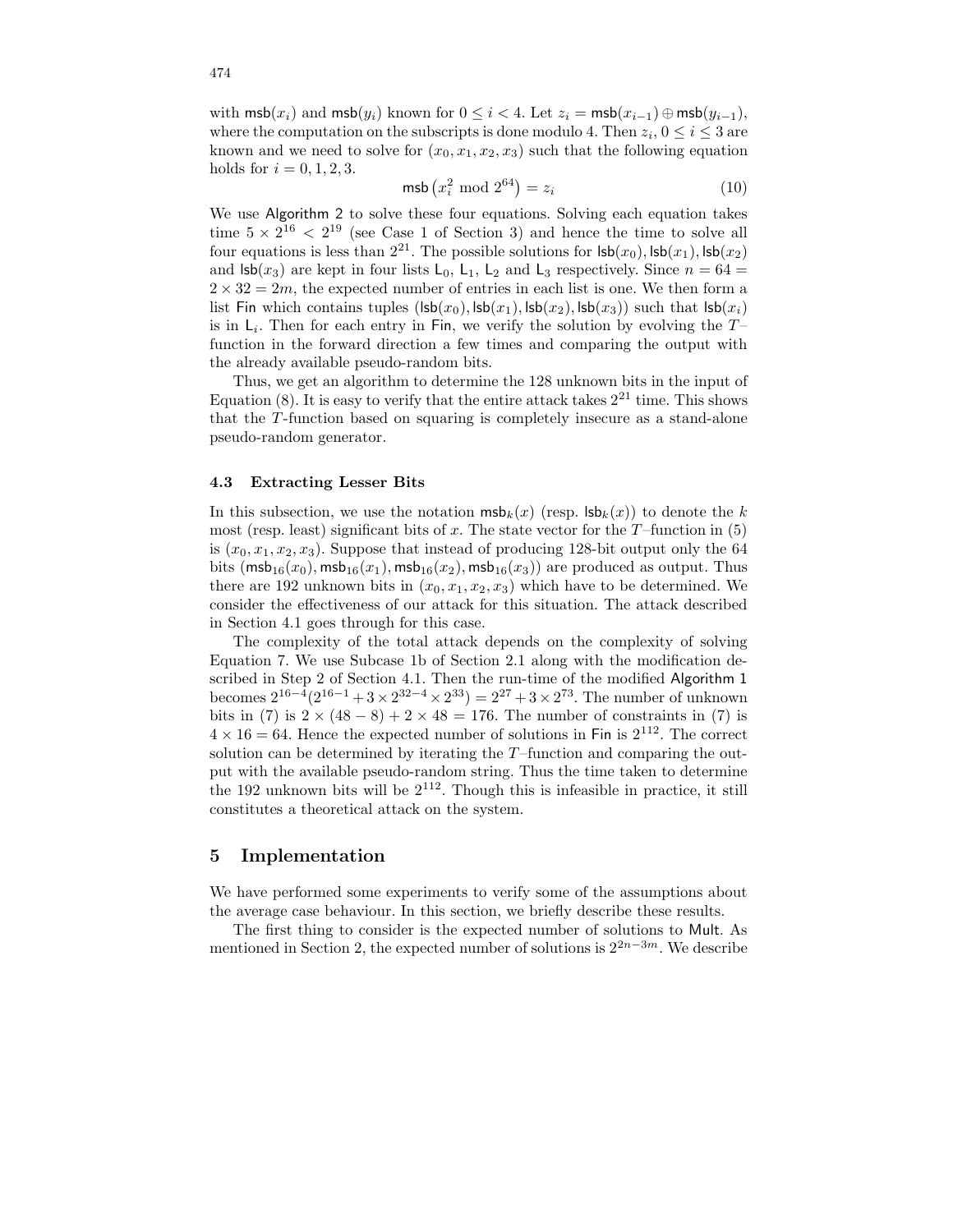some experimental results for  $n = 16$  and  $m = 8$ . The expected number of solutions is  $2^8 = 256$ . The total number of possible instances  $(x^{(1)}, y^{(1)}, z^{(1)})$  is  $2^{24}$ . The number of instances such that the number of solutions is at most 256 is around 55% of the total number of instances while the number of instances such that the number of solutions is at most 512 is more than 99 %. The maximum number of solutions occurs for the case  $(x^{(1)}, y^{(1)}, z^{(1)}) = (0, 0, 0)$  and such pathological situations are extremely rare.

We have implemented the attack on a reduced version of the multiplication based T–function described in Section 4.1. We have chosen the state vector to be four 32-bit words instead of four 64-bit words. Correspondingly, we have extracted the top 16 bits of each word. Also the constants  $C_1$  and  $C_3$  have been suitably scaled down. The attack has been implemented on randomly chosen instances and in each case the size of Fin was found to be one. This provided 2 8 choices for the state vector and the unique one could be found using only one more block of the available pseudo-random bit string. Thus the attack worked extremely well with only three consecutive blocks of output. We expect the attack to scale up quite well when applied to the T–function having state vector consisting of four 64-bit words.

For the problem on squaring, we have implemented Algorithm 2. In the case  $n = 64$  and  $m = 32$ , the complexity of Algorithm 2 is  $5 \times 2^{16}$ . Our experiments confirm this theoretical result and hence the attack on the squaring based  $T$ function in Section 4.2 works as expected.

## 6 Possible Countermeasure

Our attacks show that T–functions are probably not secure enough for standalone use especially when half of the bits of the state vector are produced as output. As suggested by Klimov and Shamir, T–functions can be used in conjunction with S-boxes for design of stream ciphers. We provide one suggestion for possibly improving the security of T–functions while retaining some of the nice theoretical properties.

There is a large and easily identifiable subclass  $\mathcal C$  of T-functions such that any function in  $\mathcal C$  defines a single cycle permutation on the state space. This is an attractive theoretical property. In our suggestion, we would like to preserve this property. To do this we apply the notion of conjugate permutations. (A similar idea has been used in the context of one-way permutations [5].) If  $\pi$  and  $\tau$  are any two permutations of a set S, then  $\sigma = \tau^{-1} \circ \pi \circ \tau$  has the same cycle structure as  $\pi$ ; further,  $\sigma$  and  $\pi$  are called conjugate permutations.

We apply it to the context of  $T$ –functions in the following manner. Suppose  $\pi$  is the permutation on the set of all state vectors induced by a T–function from C. Then  $\pi$  has a single cycle and any conjugate of  $\pi$  also has a single cycle. Note that this property does not depend on the choice of the permutation  $\tau$ . Hence we can choose  $\tau$  so as to improve the security of the overall mapping.

In our attack, the basic weakness that we exploit is that there is insufficient intermixing of higher and lower bits. One simple operation which can help in